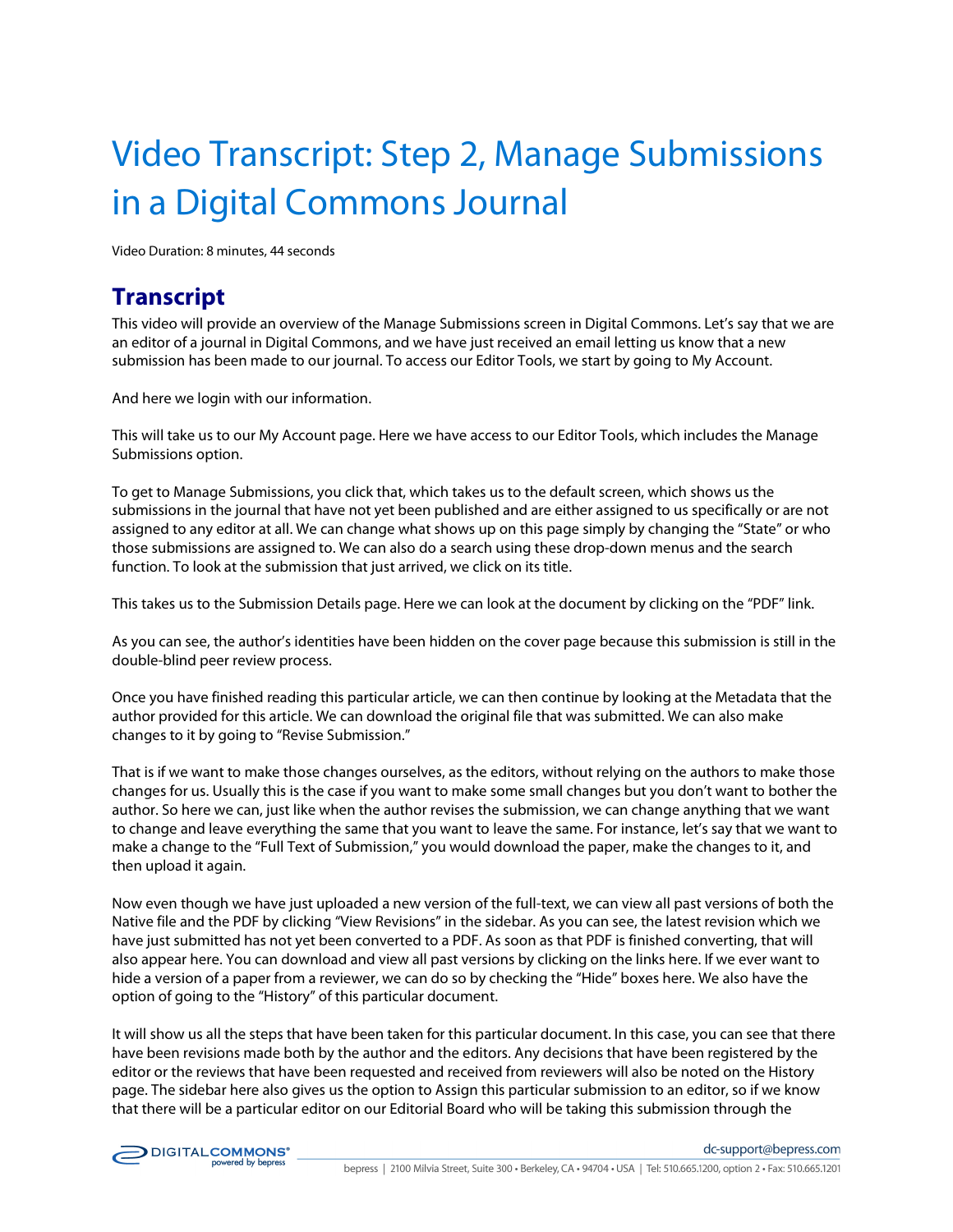## **Video Transcript: Step 2, Manage Submissions in a Digital Commons Journal**

editorial process, we can currently assign that to the editor. If we do so, we have the option of including a note for that editor. Now Editor Notes will only ever be shown to other editors.

And the most recent Editorial Note will be shown on the Submission Details page. There it is.

If you would like to leave another editor note, you can do so by using the "Editor Notes" section in the sidebar, which will show all past Editor Notes and allow you add new ones.

Now to return to the Manage Submissions page, we can finally click on My Submissions in the sidebar or Manage Submissions, the tab at the top.

To take another moment to look at the display on this page, we notice that we have a manuscript ID for all the submissions in our journal. Sometimes it happens that an author may submit the same article twice accidentally. In that case we would have two articles with the same authors and the same title. However, the manuscript ID, because it always starts at 1000 and counts up from there, would be unique for those submissions. Also, even though conceivably the title and the author might change during the lifecycle of the article on Digital Commons, the ID always remains consistent, and thus it becomes a good way to refer back to that article. We can see the name of the first author on the article, again we can see all of the authors by clicking on the Title to return to the Submission Details page. We can see the title. We can see the Last Event and the date that that happened. Here we also see whether the submission is Waiting for an Editor. The red dot in this case means that the submission is Waiting for an Editor to take some sort of action on it, such as requesting a review or registering a decision. When the submission is not Waiting for Editor, that might mean that we're waiting for some sort of action to be taken by the authors or the reviewers. We can see the type of this particular submission is an Article. Our journal currently does not use Document Types, but if it did, then it would show if a different Document Type were chosen. We can see the submission has been Locked by an Editor. I'll say more about that in just a few moments. We can assign this particular document to an Issue or Editor, and we can see when the Initial Decision date is due. In this case, the Initial Decision date is just meant to be a guideline for the editors to realize how long this has been in the system and to have some sort of a guideline for how long they have to make some sort of decision on it. If we would like to change the status of either Waiting for Editor or Locked by Editor, we can return to the submission's title.

And here we have two drop-down menus. We can either change Waiting for Editor from Yes to No or from No to Yes, keeping in mind this is just meant to be an aid to editors to let them know if some action is required from them and has no actual bearing on the publication process. It will never prevent an article from being published. The Locked by Editor can be changed here as well, keeping in mind that when a submission is locked by an editor, then authors cannot revise that particular manuscript until the editor goes back in and unlocks it.

The Manage Submissions page can be edited so that different columns appear. If some of these columns are not helpful to you, you can remove them by going to the Preferences page and changing which columns appear or adding new ones.

We can also access the Reviewer List, which is the list of all reviewers who have been entered into our journal. We can see who is in here by clicking on "Show All." We can also see the reviewers by the first letter of their last name. We can receive a Reviewer Report, which will provide more detailed information in an Excel file by clicking on Reviewer Report here in the sidebar.

We also have the option of creating an Editor Report, which will provide information on the articles in the system. To change which information is provided for the articles, we can change the checkboxes that are checked, similarly we can change which articles should be included in that report by changing this drop-down menu. When we have it set up the way that we want it to, we click on the "Report" button here, and then an Excel file will be generated for us.

This covers a quick overview of the Manage Submissions tool and process in Digital Commons. We will also